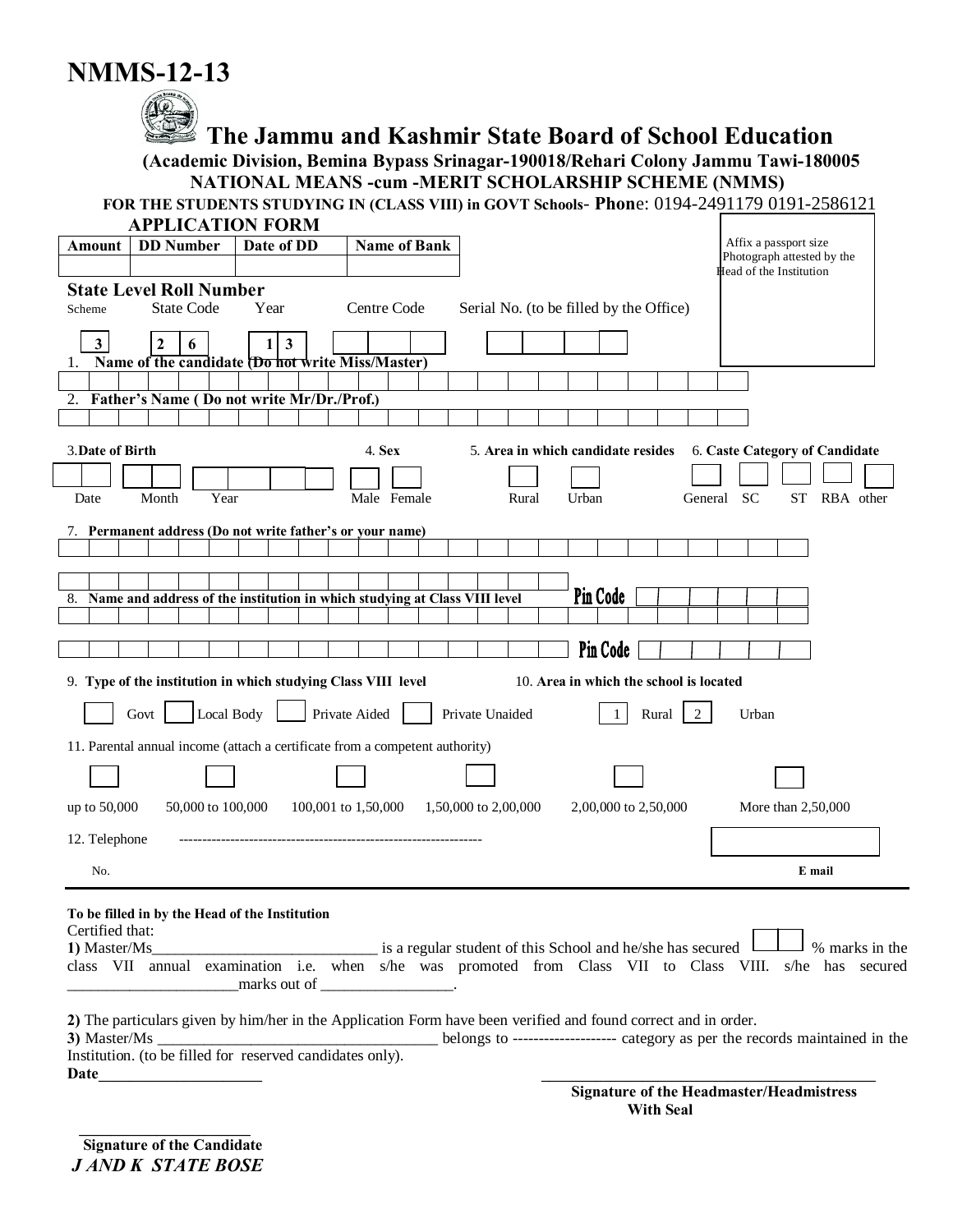## **NMMS-12-13**

#### **CODES:**

| North           | J & K            | 26                      |
|-----------------|------------------|-------------------------|
| <b>Kashmir</b>  | <b>District</b>  | <b>Code/Centre code</b> |
| <b>Division</b> |                  |                         |
|                 | Anantnag         | 001                     |
|                 | Bandipore        | 002                     |
|                 | <b>Baramulla</b> | 003                     |
|                 | <b>Budgam</b>    | 004                     |
|                 | Ganderbal        | 005                     |
|                 | Kulgam           | 006                     |
|                 | Kupwara          | 007                     |
|                 | Pulwama          | 008                     |
|                 | Shopian          | 009                     |
|                 | Srinagar         | 010                     |
|                 | Kargil           | 011                     |
| Jammu           | Doda             | 012                     |
| <b>Division</b> |                  |                         |
|                 | Jammu            | 013                     |
|                 | Kathua           | 014                     |
|                 | Kishtwar         | 015                     |
|                 | Poonch           | 016                     |
|                 | Rajouri          | 017                     |
|                 | Ramban           | 018                     |
|                 | Reasi            | 019                     |
|                 | Samba            | 020                     |
|                 | Udhampur         | 021                     |
|                 | Leh              | 022                     |